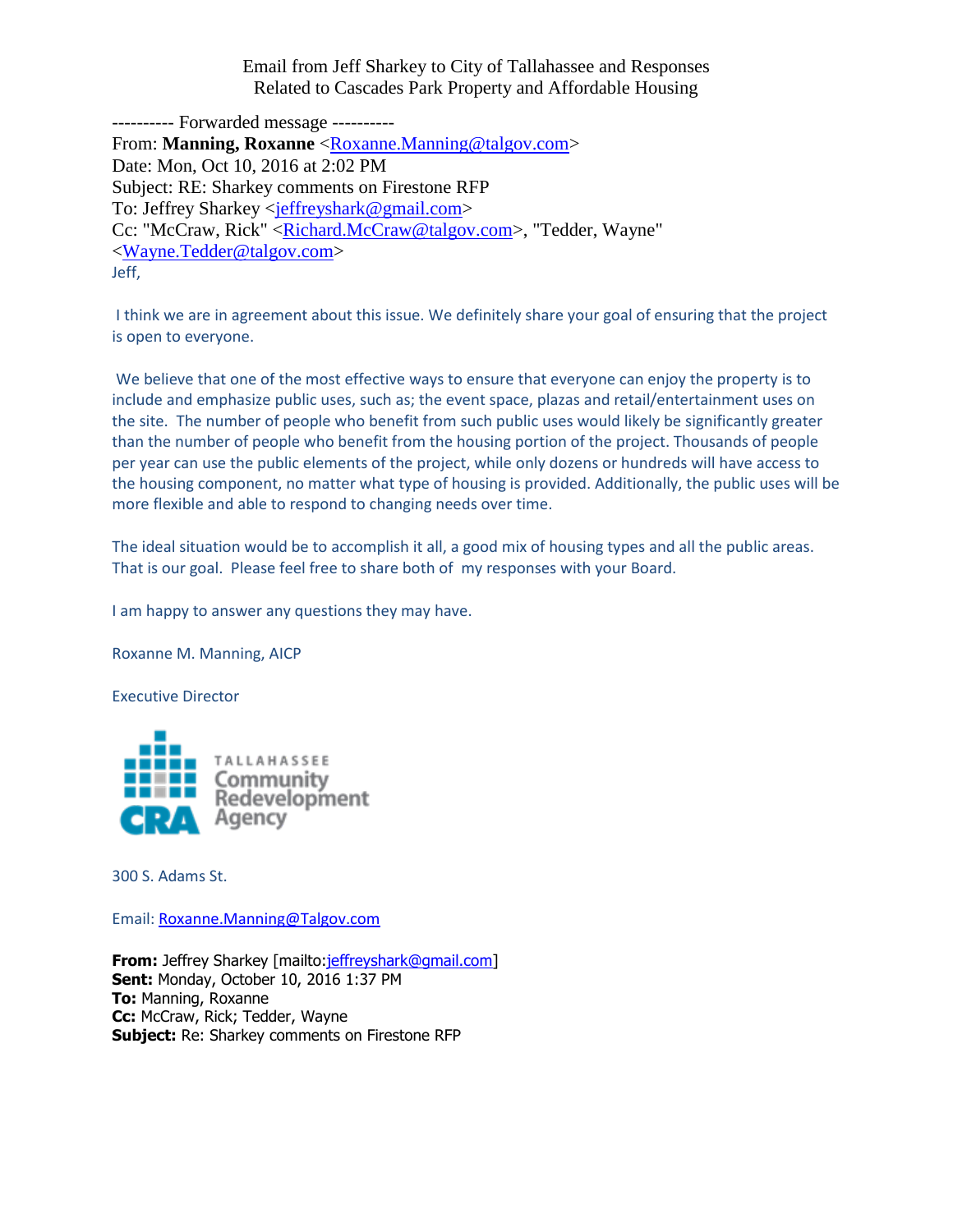## Roxanne

Thanks for the response. I understand the balance between desirable and possible and I know you and the CRA understand the importance of workforce housing in the downtown area.

Simply, I am concerned that this prime piece of property will benefit only those that can afford the higher market rate rents rather than the rents that could be paid by the core workforce in the downtown area. It would be a shame to have the beauty and attractiveness of the Park be enjoyed by a certain income band of Tallahassee and out of town residents.

The Leon County Housing Finance Authority is constantly trying to find livable rental and home ownership units for our residents and with the CRA in control of this development, I just thought it worth commenting on some small percentage of workforce housing on the site.

I hope it's ok to share your response with our board, I know they have inquired about the development.

Thanks

Jeff

**Dr. Jeffrey Sharkey Managing Partner Capitol Alliance Group, Inc 106 E. College Avenue, Suite 640 Tallahassee, FL 32301 [850.224.1660](tel:850.224.1660) office [850.224.6785](tel:850.224.6785) fax [850.443.3355](tel:850.443.3355) cell**

**[Jeff@capitolalliancegroup.com](mailto:Jeff@capitolalliancegroup.com)**

**[Jeffreyshark@gmail.com](mailto:Jeffreyshark@gmail.com)**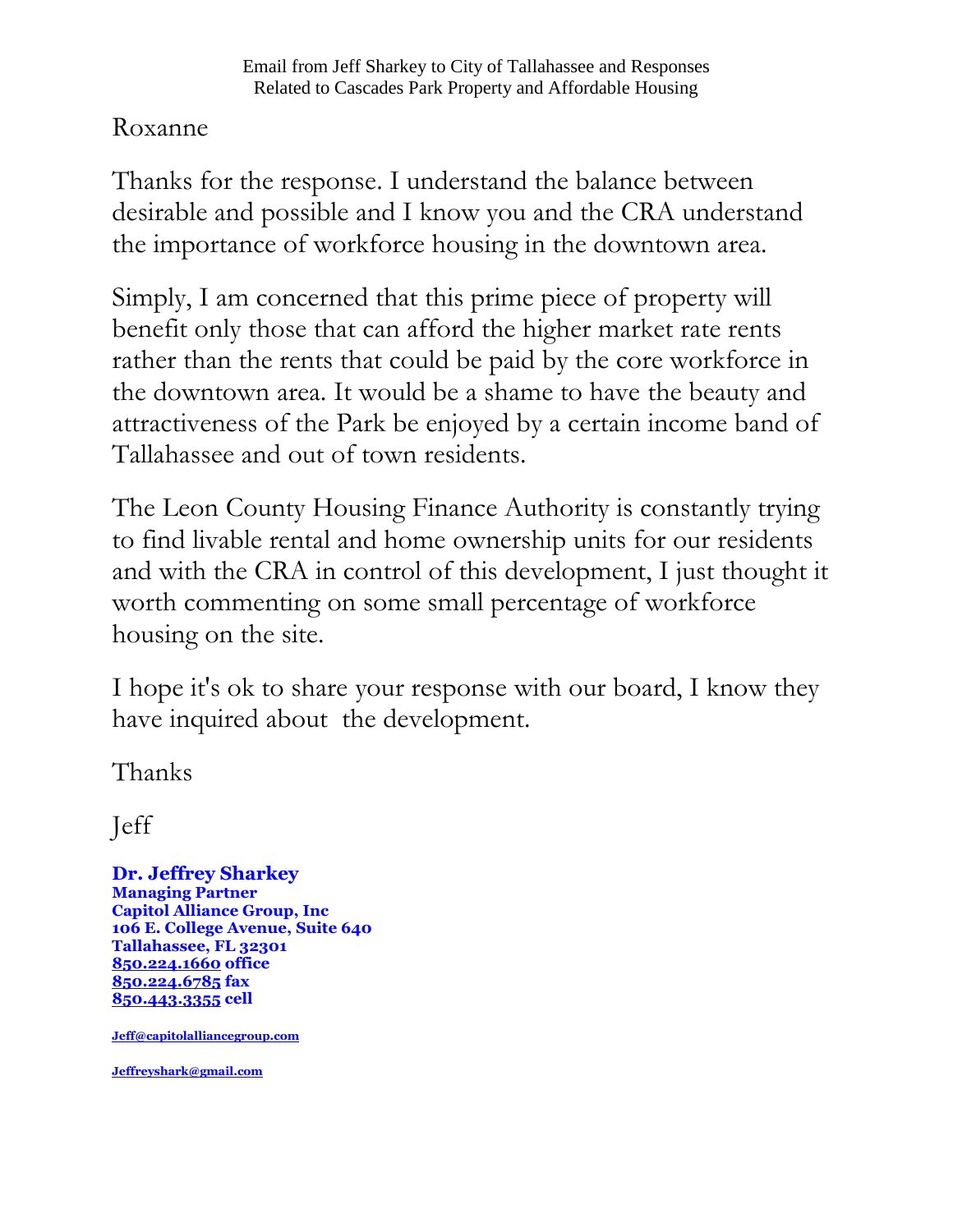## **[www.capitolalliancegroup.com](http://www.capitolalliancegroup.com/)**

On Mon, Oct 10, 2016 at 1:26 PM, Manning, Roxanne [<Roxanne.Manning@talgov.com>](mailto:Roxanne.Manning@talgov.com) wrote:

## Good afternoon Jeff,

I hope all is well with you, too. I appreciate your comments regarding the redevelopment at the Firestone Bloxham properties. We are in agreement that there is a need for affordable workforce housing in the Downtown. This need will be a consideration during proposal review and project development.

This project has several "moving parts" that will ultimately determine the composition of the final proposals. During discussion regarding the creation of the RFP, the CRA Board selected several elements that are listed as priorities in the RFP. For example: a 5,00 – 7,500 SF public event space, the civil rights memorial, both residential and retail/entertainment space, plus specific design elements are all important parts of the project. There is also a defined price point on this property because the CRA is required to return the original value/price to the Frenchtown Southside CRA. As you know, the cost of the land will be a significant determinant of the uses that are constructed. While we won't know what the developers will include until we receive the project proposals in November, all of these things will determine what is included in the project.

Regardless of the list of priority uses, we have tried to keep the RFP as flexible as we could. In fact, we anticipate working with the successful proposer to shape the final project. A project that can make affordable housing work would have significant appeal to the selection committee, as well as the CRA Board and staff. Please know that if it is possible to include affordable housing, then we will do so. Basically, like most projects this will be a balance between what is desirable and what is possible.

Please let me know if you would like to discuss this further.

Thank you,

Roxanne M. Manning, AICP

Executive Director



300 S. Adams St.

Email: [Roxanne.Manning@Talgov.com](mailto:Roxanne.Manning@Talgov.com)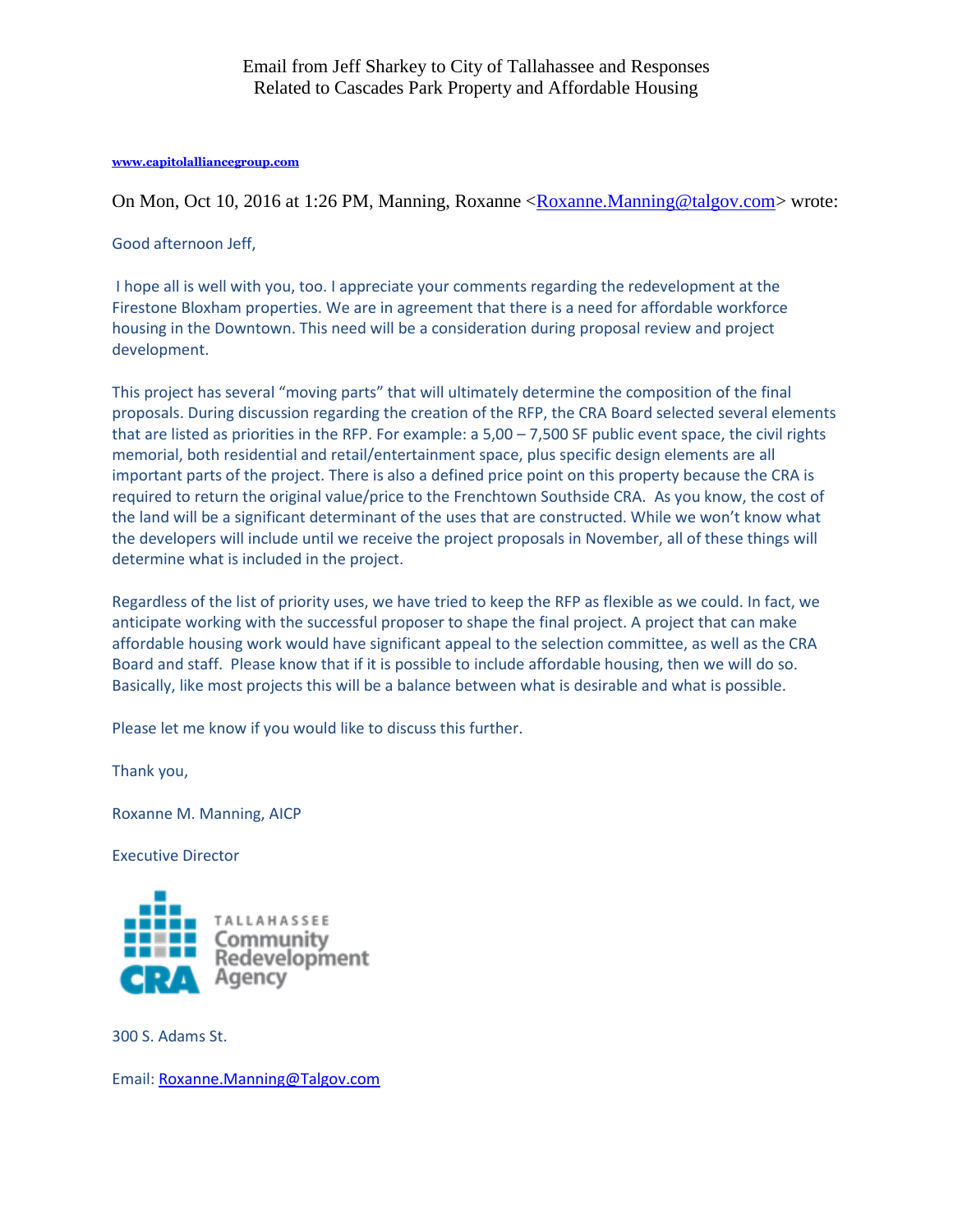Email from Jeff Sharkey to City of Tallahassee and Responses Related to Cascades Park Property and Affordable Housing

**From:** Jeffrey Sharkey [mailto: jeffreyshark@gmail.com] **Sent:** Monday, October 10, 2016 10:48 AM **To:** Manning, Roxanne **Subject:** Sharkey comments on Firestone RFP

Roxanne

Hope you are well.

We met briefly at the city workshop on the bid for the Bloxham/Firestone building site. I wanted to share some thoughts on the RFP which I have shared with Commissioners Dozier and Lindley.

I congratulate the city and CRA for trying to reinvigorate the downtown and Cascade's Park area. However, as a longtime business resident of downtown with our lobbying firm, a multifamily housing developer, and board member of the Leon County Housing Finance Authority, I am concerned that the RFP for the site includes no consideration for workforce housing for state workers who work in the downtown area.

I may have missed something in reviewing the RFP and have no interest in bidding on the project with our firm, but it seems to me that with all of the public sales tax money invested in the development of Cascade Park, that those same state workers and other essential services personnel (fire, police, teachers, health care workers) should have an opportunity to live in the rental units potentially developed on the site. I may be mistaken, but my preliminary conversations about possible plans from other potential bidders suggest that the rental units and condos will be priced at a point that will make it untenable for state workers and others to afford. I just think that any residential development